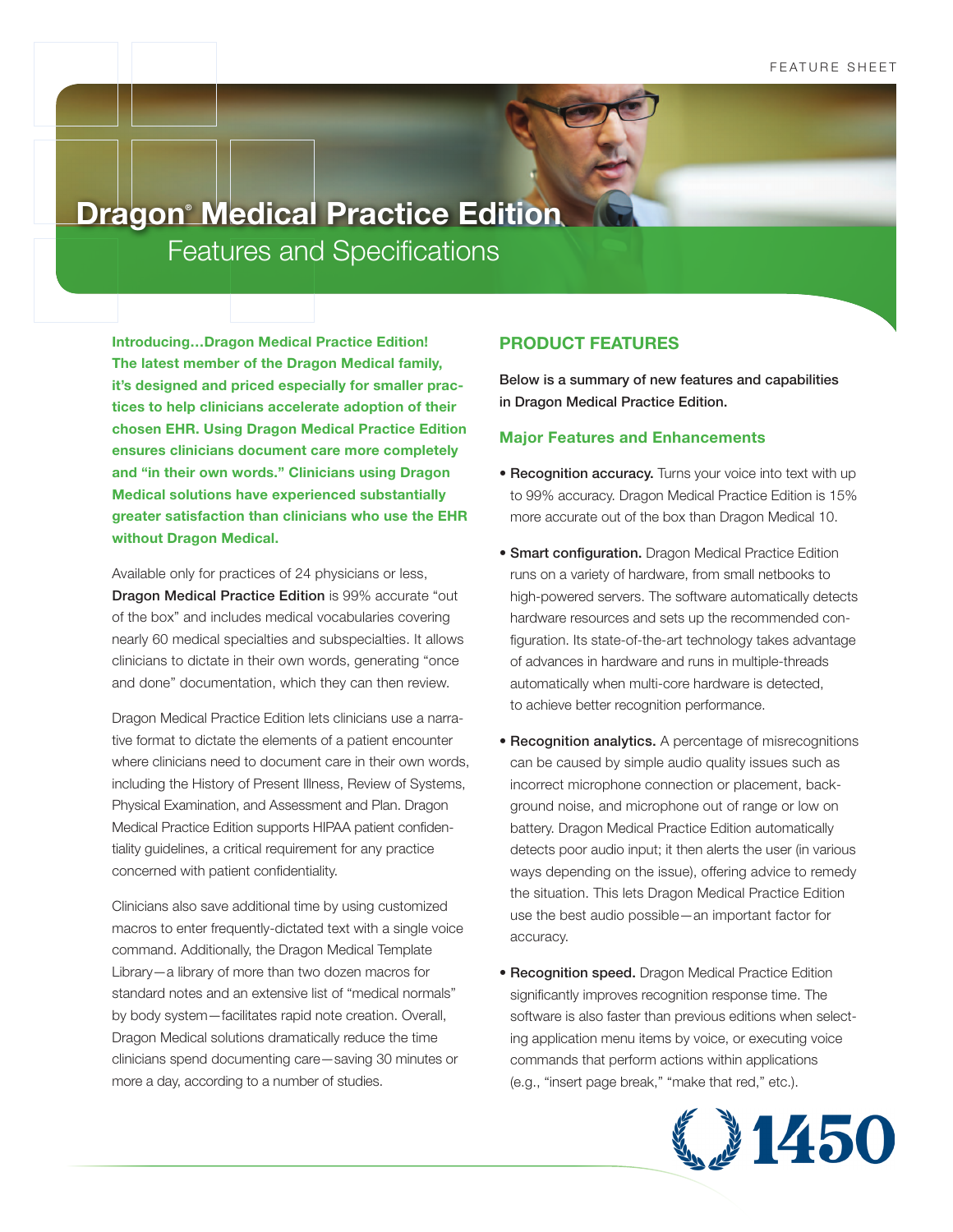**Dragon<sup>®</sup> Medical Practice Edition | Features and Specifications** 

- Accuracy tuning. Ability to analyze selected documents and email; includes Nothing But Speech filter to automatically eliminate "um"/"ah" utterances, filtering out unwanted speech noise that previously lowered accuracy.
- Smart corrections. In the past, corrections entered using the keyboard were not incorporated into the user profile. Now when a user dictates something and retypes it to correct a misrecognition, Dragon Medical Practice Edition identifies this as a correction and uses it to adapt the user's profile, improving the software's accuracy over time.
- New Dragon Sidebar. A major enhancement over Dragon Medical 10's Sample Commands window, this new desktop assistant allows users to discover and remember many commands and tips; at any time, it lets you glance at, or explore, global commands (including mouse commands), application-specific commands and custom-created commands, as well as tips. Its contents change depending on what window is currently active. In addition, the Sidebar lets users print its content. (Note: This feature can be viewed by selecting from the Help menu.)
- Profile creation wizard. User profile creation has been redesigned to be simple and conversational. The process now offers information about why each step is needed and helps users make optimal choices. Setting up a microphone or new audio source is more clear and straightforward.
- Help System and tutorials. The Help system incorporates new tips and illustrations, a redesigned Tutorial, short videos, and easy access to related details such as a glossary of key terms.
- Navigating the computer desktop. Dragon Medical Practice Edition now supports more voice commands to show common Windows elements, including the desktop

and Control Panel, or folders such as My Documents and My Pictures. New commands enable users to effortlessly switch to a specific window (Dragon Medical displays a numbered list so the user can just say the number of the desired window.) In addition, Dragon Medical Practice Edition allows shorter names for starting popular applications (e.g., "start Microsoft Word" instead of "start Microsoft Office Word 2007").

- **Improved playback.** Smoother fast-forward and rewind behaviors are now available and users now have options to control speed and volume.
- Initial training time reduced for digital recording devices. Creating a new user profile for a digital recorder, or adding a digital recorder as a new audio source for an existing user profile, is now much faster: the minimum reading time required to train Dragon Medical Practice Edition with a recorder has been reduced from 15 to 4 minutes. That means clinicians can spend more time providing patient care.
- Ability to use .DSS and .DS2 files. Dragon Medical Practice Edition can now accept .dss and .ds2 formats directly. Files recorded using these digital speech recording formats (found on recorders from Olympus®, Grundig®, and Philips®) previously required conversion prior to transcription.
- Enhanced profile-opening user dialog. Dragon Medical Practice Edition displays profiles in a tree structure for faster access to multiple profiles.

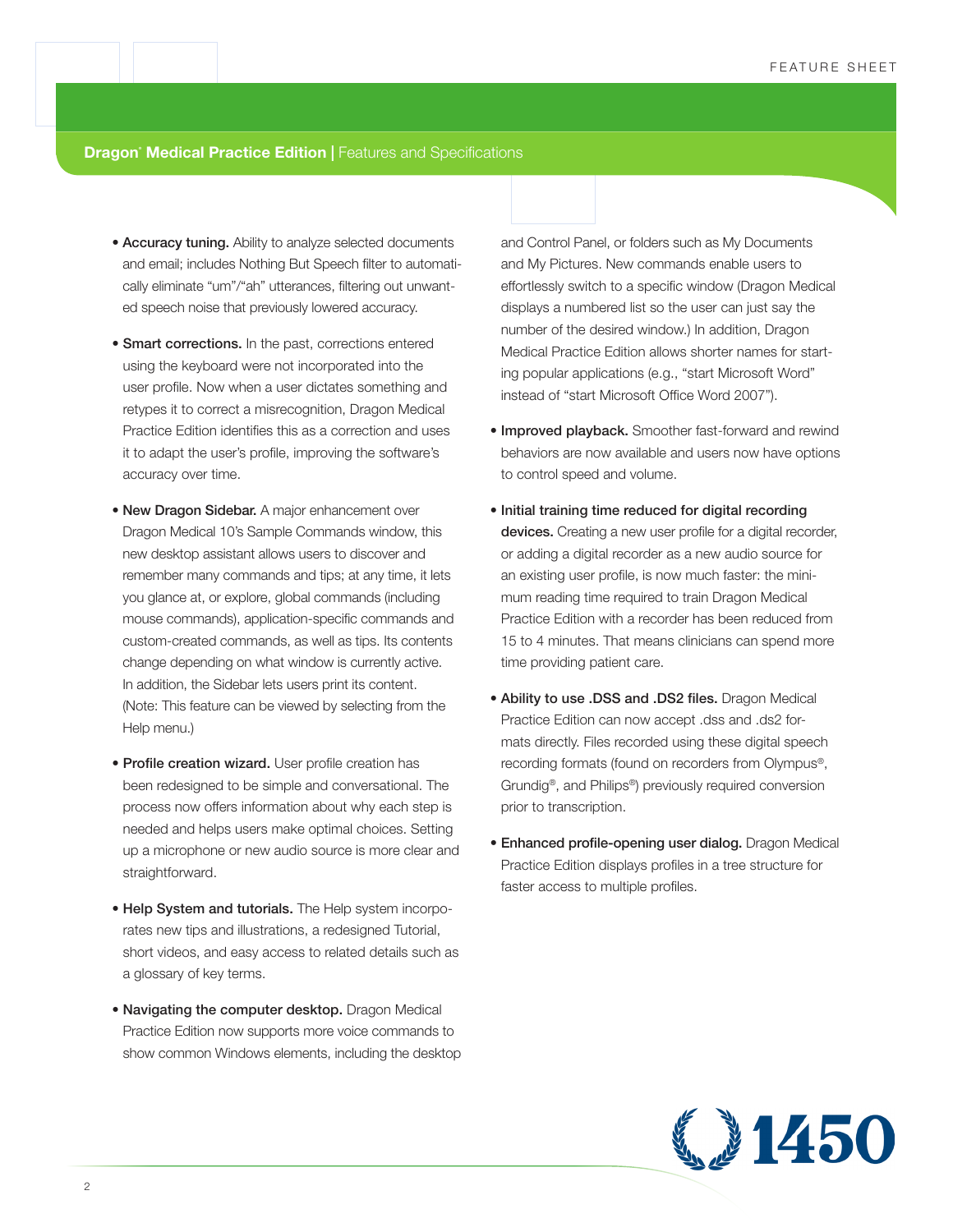**Dragon<sup>®</sup> Medical Practice Edition | Features and Specifications** 

# **A Selection of Other Major Features and Enhancements**

- Supports HIPAA Guidelines. Dragon Medical Practice Edition protects sensitive and confidential patient information by supporting encrypted network file storage of speech files, helping your organization satisfy HIPAA privacy and confidentiality guidelines. Dragon Medical Practice Edition features secure encryption methods, which provide even greater levels of information security.
- EHR Support. Medical professionals can navigate and dictate inside EHR application software. Nuance has the Dragon Medical Certification Program, which ensures compatibility with EHR vendors' latest releases.
- Hidden Mode. Users can dictate while reviewing lab or radiology test results and save when finished anywhere in the EHR.
- Dragon Medical Template Library. Dragon Medical Practice Edition comes with a library of more than two dozen macros for standard notes, such as SOAP note, new patient visit, and outpatient consults. In addition, an extensive list of "medical normals" by body system is also available, so that clinicians can immediately begin using Dragon Medical Practice Edition "out of the box," with less time spent creating their own templates.
- Medical Vocabularies. Dragon Medical Practice Edition contains vocabularies covering nearly 60 medical specialties and subspecialties, which ensures high dictation accuracy.
- PowerMic II™-Ready. Program your PowerMic II buttons to run a Dragon Medical function or user voice command.
- Medical Formatting Rules. Smart software expands medical abbreviations and follows capitalization rules of medical terms.
- MyCommands. Show user commands only in Command browser.
- **DragonTemplates.** Text and graphics commands with voice fields. Quickly automate form-filling applications. Users can now create text and graphics commands in the MyCommands Editor, which contains fields with a list of values that can be specified at the time of dictation.

Dragon Medical Practice Edition includes dozens of additional features and enhancements, which are categorized below for ease of review.

#### **Accuracy Features**

- Regional Accent Support. Dragon Medical Practice Edition supports many regional accents of non-native speakers (Asian-Pacific, Asian-Indian, Australian, British, Hispanic, Pakistani), and U.S. accents (Deep South, Northern Inland).
- Medical Bluetooth® Acoustic Model Support. Special new acoustic software makes recognition with your Bluetooth headset higher than ever.

#### **Navigation and Control Features**

- Medical Search Commands. Dragon Medical Practice Edition offers multiple voice shortcuts for searching medical information on the Web. Physicians can now search medical data via a single command on WebMD®, UpTo-Date®, PubMed™, and ICD-9 at any time, without even having an Internet browser open. These commands combine multiple clicks into one fast command for the busy physician. Simply say, "Search UpToDate for Wellbutrin contraindications," and Dragon Medical and UpToDate take you there.
- Voice Shortcuts to Search the Web. Dragon Voice Shortcuts collapse common tasks into simple voice commands. Now you can search the Web faster than ever before.

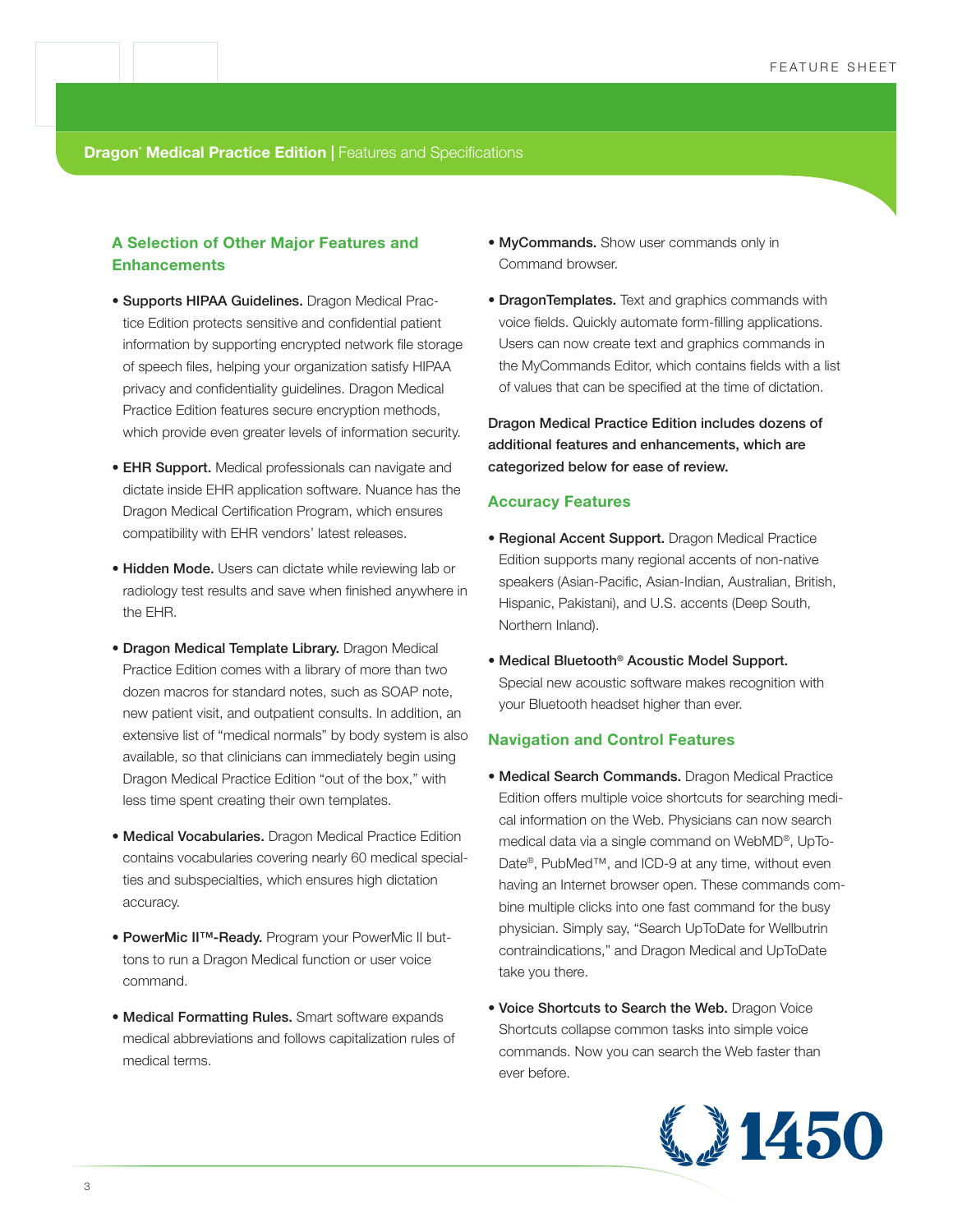**Dragon<sup>®</sup> Medical Practice Edition | Features and Specifications** 

- Quick Voice Formatting (Delete <that> and Format <that> Commands). In addition to the many existing editing commands such as "Delete line," Dragon Medical Practice Edition introduces direct commands for formatting, deleting, and copying named words and passages. Rather than selecting the relevant word(s) or passage and commanding what to do with that text (e.g., "Select very, [pause] Bold that"), you can now directly name the desired text with the desired action in a single voice command, such as "Bold very."
- More Powerful Capitalization Rules. Users can instantly set capitalization rules for words as they are added for the following word categories: Person, Department, and Drugs. Clinicians can have capitalization set to initialcaps, all-caps, or no-caps for the categories.
- Disable Web Commands. Disable HTML commands separately from dictation support, so Dragon Medical Practice Edition won't confuse commands with dictated words.

#### **System Management Features**

- Improved Security Features: Encrypt macros for distribution, providing resellers and administrators alike with better control of Dragon Medical Practice Edition.
- Upgradeable. Uses your voice profiles and language models from Versions 9 and 10, so all words and phrases you've added are available.
- PowerMic II Barcode Support. The PowerMic II with integrated barcode scanner can be used to scan MRNs, patient IDs, or accession numbers in your EHR system.
- Microphone Sleep Mode. Users can set Dragon Medical Practice Edition to have their microphone go to sleep when they want: 10 minutes, a half hour, or even two hours since Dragon Medical Practice Edition was last used.

## **PRODUCT BENEFITS**

#### **More Efficient Care**

- Dictate Faster and More Accurately Than Ever. Dragon Medical Practice Edition is up to 15% more accurate than Dragon Medical 10—saving valuable minutes. Additionally, Dragon Medical Practice Edition has virtually instant response time, saving clinicians valuable minutes in their day.
- Dictate Anywhere in Your EHR System. Dragon Medical Practice Edition allows clinicians to dictate anywhere in an EHR system, while reviewing Lab Tests, Patient History, or Current Medications. Clinicians no longer have to click back and forth between information they're reviewing and the dictation window. They dictate while reviewing information, and the Hidden Mode feature allows the clinician to paste the dictation directly where he or she wants it.
- Accelerate Clinician Adoption and Acceptance of **EHR Systems.** Dragon Medical Practice Edition reduces time spent documenting care in an EHR:
	- Voice commands specific to each EHR reduce the amount of searching and mouse-clicks needed to move to the right screens.
	- "Free text" open dictation of medical decision-making (History of Present Illness, Assessment, Plan, and other elements of a medical note) directly into the EHR eliminates the need for clinicians to type.

## **More Effective Care**

Clinicians receive the following advantages from Dragon Medical Practice Edition over Versions 8, 9, and 10, or non-medical Dragon products:

• Spend More Time with Patients. Increased accuracy and fewer errors to correct means clinicians can spend more time with patients, improving patient satisfaction.